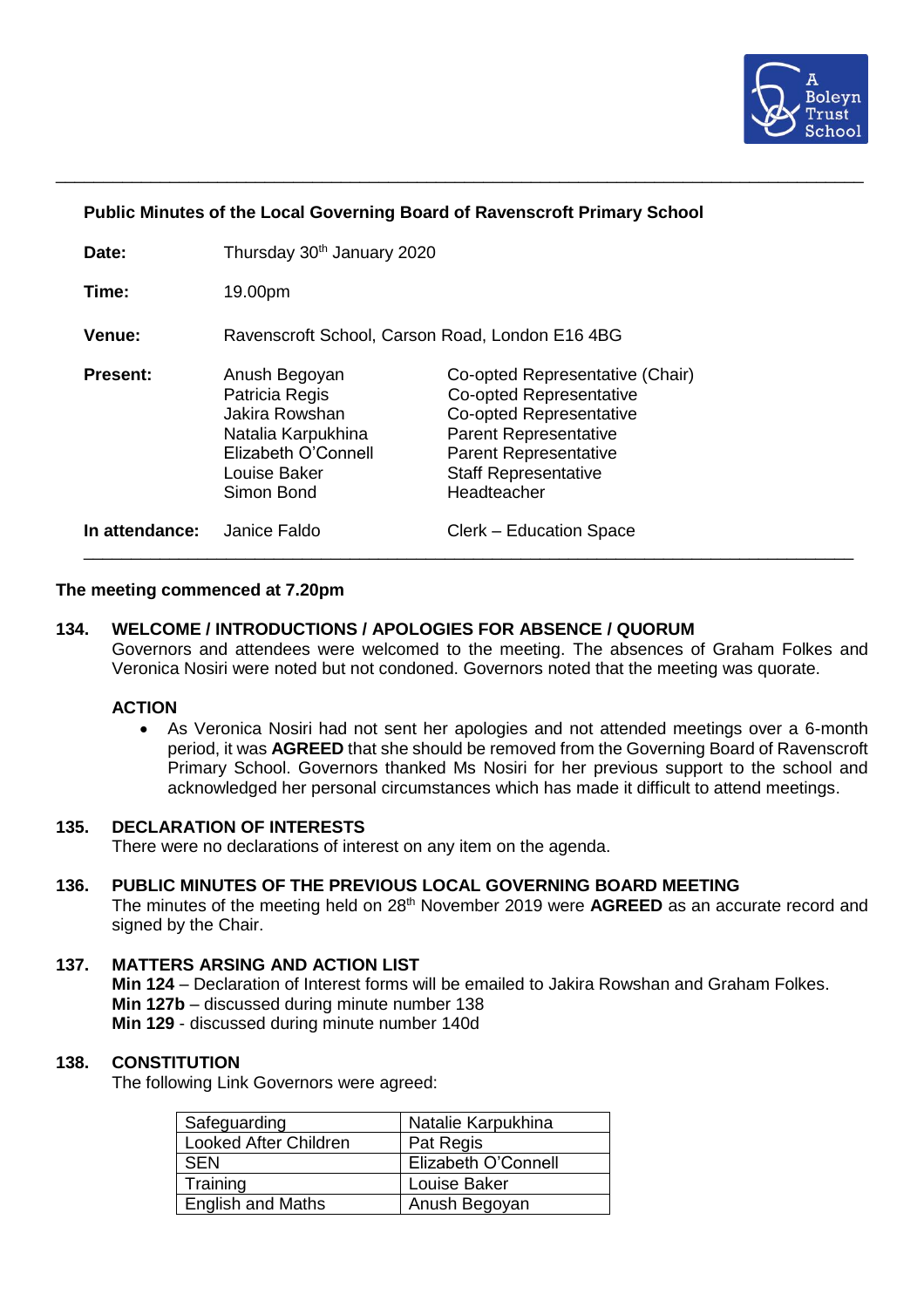# **139. MATTERS OF NOTE FROM THE TRUST BOARD AND COMMITTEES**

There were no matters to report from Trust Board or Committee meetings.

## **140. MAIN BUSINESS**

## **a. Head Teacher Report**

Governors advised that they had received and read the report from the Head Teacher and the following points were highlighted:

- The Senco has resigned to take up a position in another borough close to his home and is currently in a handover period with a new Senco who was a Year 6 teacher and Science lead. Governors should be aware that there will be a slight cost implication due to having 2 Sencos for a month, however, the role of SENCO is so important to the school given the numbers of pupils with complex needs, and also in terms of the amount of revenue accrued by HNF pupils, that this is a justifiable cost given the need for a smooth handover and for the knowledge, expertise and insight that can be passed on.
- The Year 1 teacher and Geography lead has been appointed as Science lead.
- One member of staff is on maternity leave and has been replaced by an agency teacher.
- The outcome of the Section 8 Ofsted Inspection is that the school continues to be Good. The Inspectors felt that the school is a welcome and inclusive community. They acknowledged the good work in early years to ensure pupils are ready for Key Stage1 and beyond including pupils with special educational needs. The noted that safeguarding arrangements in the school are effective. They felt that to improve leaders should strengthen the way Computing and History are planned and taught so that pupils acquire a deep understanding of important knowledge and concepts. They also felt that the school needs to ensure that no pupils are missing out on high-quality after school experiences that the school provides.
- The school has brought into Quality Mark which is a certification of how good the school is at what they are doing in early years. The Ofsted 8 Lead Inspector was so impressed with the quality of early years that he arranged for staff at his own school to come and see the work that is being carried out.

## **Questions arising from the Headteacher's report:**

- **Q.** Could you get support from the Trust for Computing and History?
- **A.** A member of staff will be employed.

**Q.** How will you ensure that all pupils are experiencing after school activities?

**A.** We are looking into obtaining a piece of software that will analyse this area of the curriculum.

**Q.** How many after school clubs are available?

**A.** Approximately 25 different ranges of activities depending on the term. Agency staff get involved with the clubs but are not paid for it.

**Q.** Has the ratio of teachers to pupils declined?

**A.** No, we currently have the right number of teachers for the number of pupils on roll plus SLT and the Senco.

**Q.** Why have SEND numbers increased in Reception?

**A.** Ravenscroft has an excellent reputation for its work in SEND and have now become a school of choice for parents with children with SEND.

There being no further questions governors thanked the Head Teacher for his concise and informative report and asked for their congratulations to be passed onto the staff for the Ofsted outcome.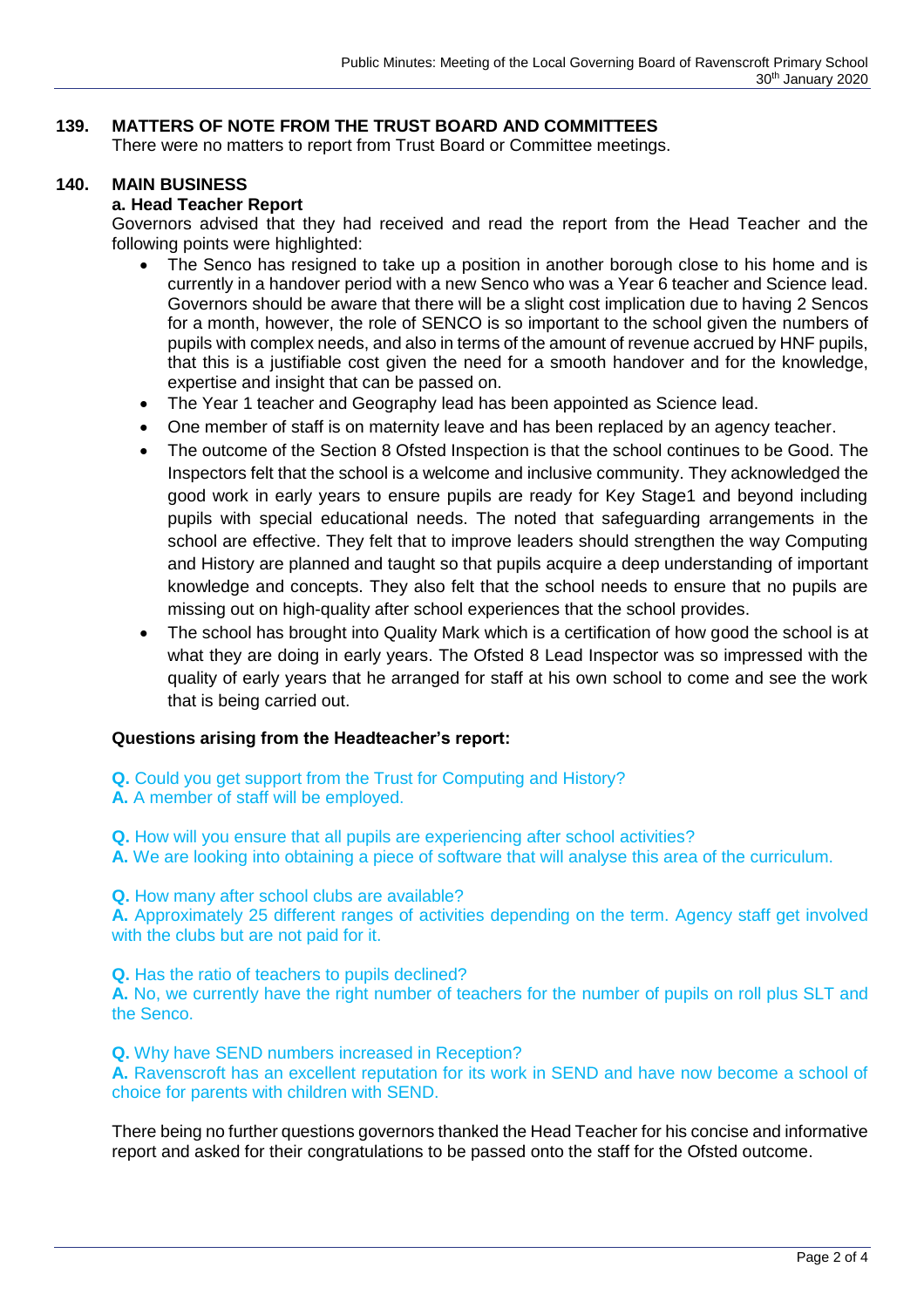### **b. Executive report**

There was nothing to report.

### **c. Keeping Children Safe in Education Part 1**

As the document for signing was not available it was **AGREED** that Graham Folkes and Jakira Rowshan would sign to indicate that they had read and understood KCSIE Part 1 at the next meeting.

## **d. Summer Event**

Governors **AGREED** with the school decision to organise a small fete to include stalls, art and crafts and refreshments during the summer term.

#### **141. STANDING ITEMS**

#### **a. Governor Visits and training**

Patricia Regis, Elizabeth O'Connell and Louise Baker reported that they have received training on RSHE (Relationship, Sex and Health Education) delivered by Education Space.

Pat Regis advised that she has visited a Year 5 English lesson and a Year 3 Mandarin and Music lesson with Elizabeth O'Connell. Pupils were full of enthusiasm.

Governors advised that they now want to observe learning in early years and track the progression into KS1 and 2. Natalia Karpukhina advised that she will be visiting Reception to look at science and Pat Regis will observe cookery which will be reported back at the next meeting.

### **b. Policies**

There were no polices to approve or adopt.

### **c. Safeguarding / Single Central Record**

Safeguarding was acknowledged as being effective at the recent Section 8 Ofsted Inspection. Natalia Karpukhina will review the Single Central Record during her visit to observe Science.

## **d. Trustee Business Update**

There were no matters to report.

### **142. AGENDA ITEMS FOR THE NEXT MEETING**

• Training on RSHE

#### **143. ANY OTHER URGENT BUSINESS**

There was no further business that needed to be discussed.

## **144. DATE, TIME AND VENUE OF NEXT MEETING**

Governors noted the following meeting dates for the remainder of the academic year.

#### **Summer Term**

Thursday 12<sup>th</sup> March 2020 at 6.30pm (RSHE training session prior to the meeting)

#### **Summer Term**

Thursday 7<sup>th</sup> May 2020 at 7pm (training session prior to the meeting tbc) Friday 10<sup>th</sup> July 2020 - Governors' Awards Day

There being no further business the meeting closed at 8.20pm.